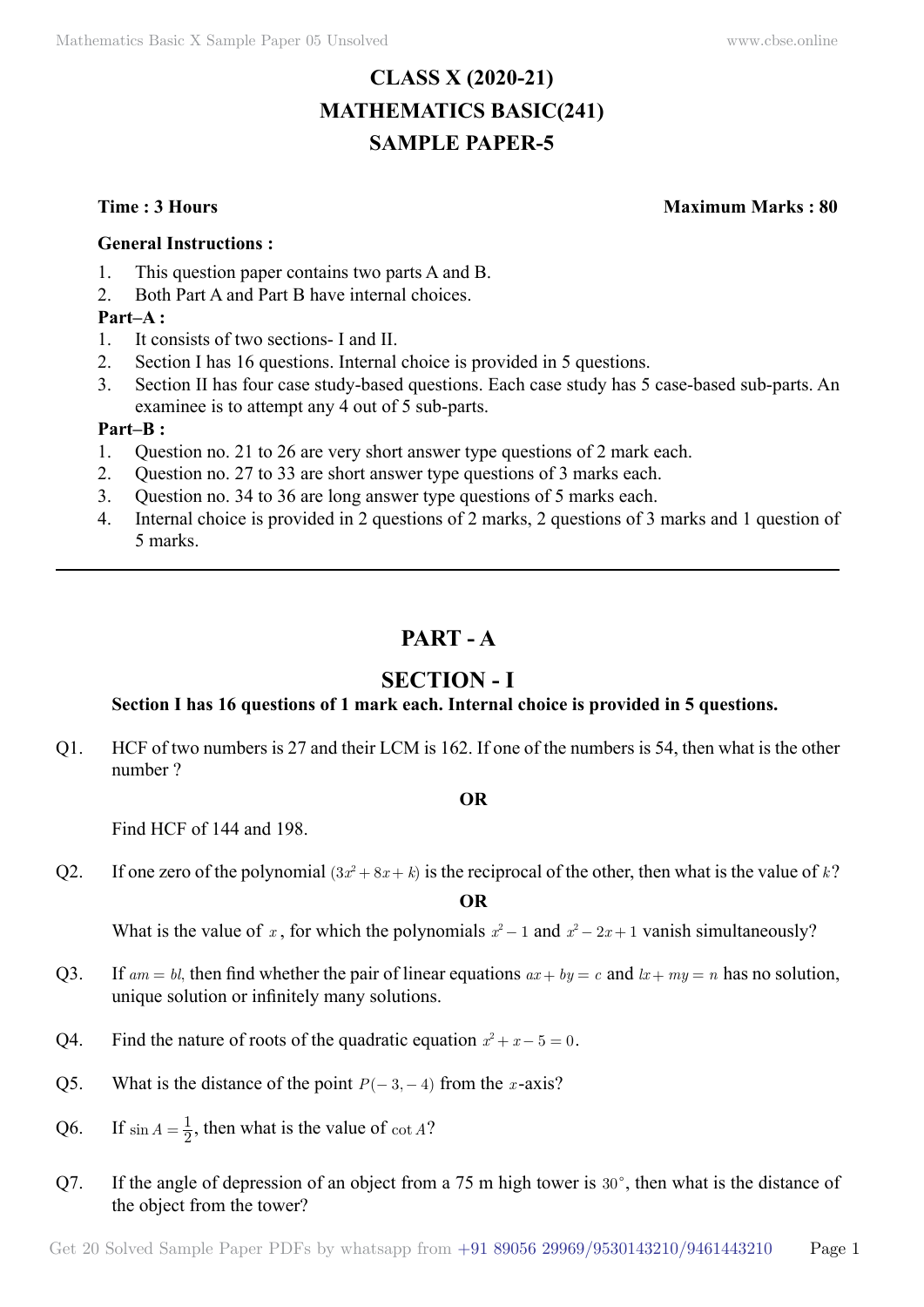Q8. From an external point *Q*, the length of tangent to a circle is 12 cm and the distance of *Q* from the centre of circle is 13 cm. What is the radius of circle?

## **O**

*QP* is a tangent to a circle with centre *O* at a point *P* on the circle. If  $\triangle OPQ$  is isosceles, then find  $\angle$  *OOR* ?

- Q9. The ratio of the sides of the triangle to be constructed with the corresponding sides of the given triangle is known as
- Q10. The radii of two circles are 19 cm and 9 cm respectively. Find the radius of a circle of a circle which has circumference equal to sum of their circumferences.

#### **O**

The minute hand of a clock is 12 cm long. Find the area of the face of the clock described by the minute hand in 35 minutes.

- Q11. If the radius of the sphere is increased by 100%, then how much volume of the corresponding sphere is increased ?
- Q12. From a solid circular cylinder with height 10 cm and radius of the base 6 cm, a right circular cone of the same height and same base is removed, then find the volume of remaining solid?
- Q13. Observations of some data are  $\frac{x}{5}$ ,  $x$ ,  $\frac{x}{3}$ ,  $\frac{2x}{3}$ ,  $\frac{x}{4}$ ,  $\frac{2x}{5}$  and  $\frac{3x}{4}$  where  $x > 0$ . If the median of the data is 4, then what is the value of  $x$ ?
- Q14. Consider the following frequency distribution

| Class     | U-C      | $b -$ | $\sim$<br>$\prime$ – $\prime$ | $\sim$<br>$10 - 25$ | 24-29 |
|-----------|----------|-------|-------------------------------|---------------------|-------|
| Frequency | <b>L</b> | ΙV    |                               |                     |       |

What is the upper limit of the median class ?

Q15. In the following distribution what is the frequency of the class 30-40?

| <b>Marks obtained</b>    | <b>Number of students</b> |
|--------------------------|---------------------------|
| More than or equal to 0  | 63                        |
| More than or equal to 10 | 58                        |
| More than or equal to 20 | 55                        |
| More than or equal to 30 | 51                        |
| More than or equal to 40 | 48                        |
| More than or equal to 50 | 42.                       |

Q16. A card drawn at random from a well shuffled deck of 52 playing cards. What is the probability of getting a black king?

 **O**

A die is thrown once. What is the probability of getting a number less than 3?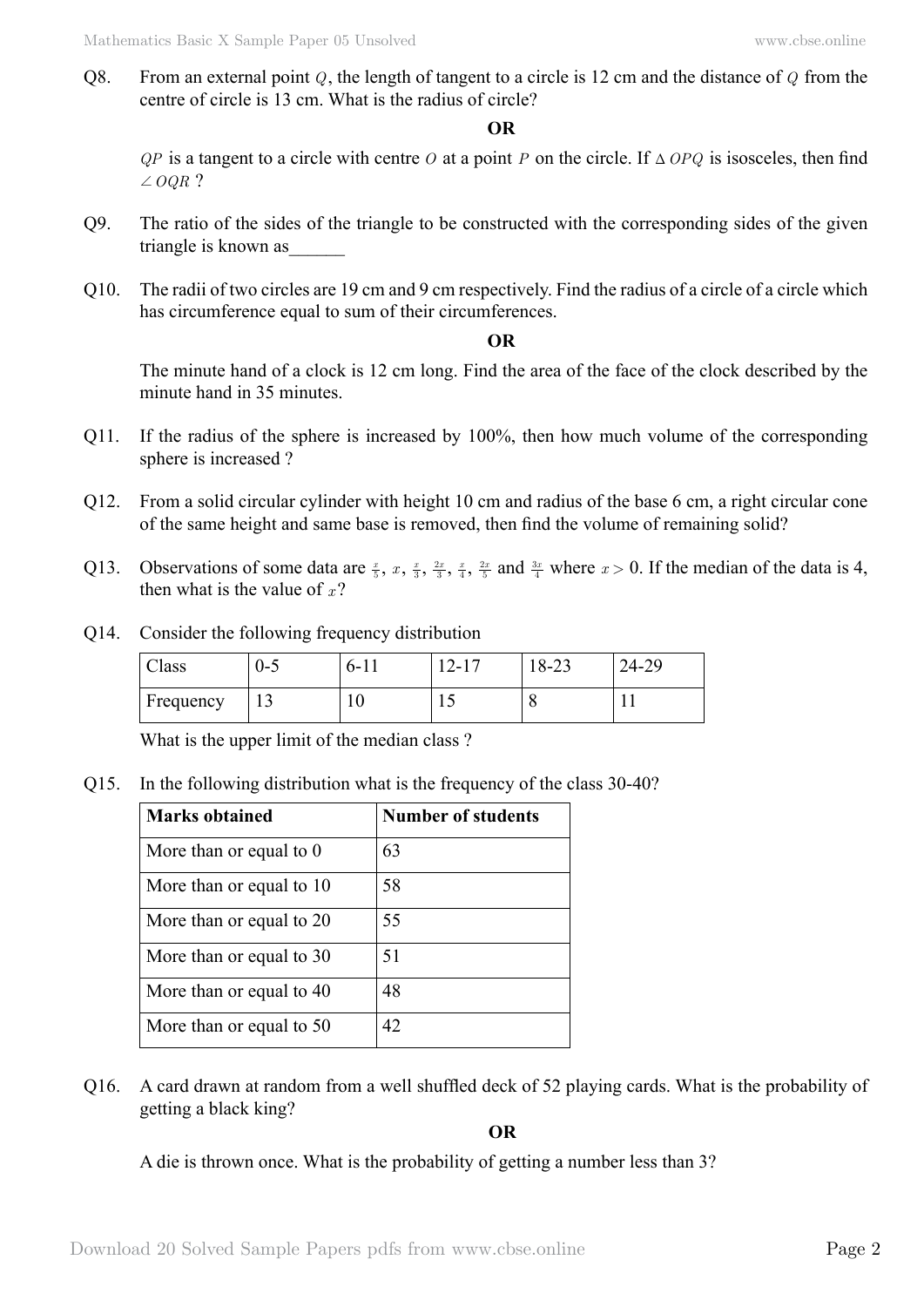# **Section II**

## **Case study-based questions are compulsory. Attempt any 4 sub parts from each question. Each question carries 1 mark.**

Q17. A road roller (sometimes called a roller-compactor, or just roller) is a compactor-type engineering vehicle used to compact soil, gravel, concrete, or asphalt in the construction of roads and foundations. Similar rollers are used also at landfills or in agriculture. Road rollers are frequently referred to as steamrollers, regardless of their method of propulsion.



RCB Machine Pvt Ltd started making road roller 10 year ago. Company increased its production uniformly by fixed number every year. The company produces 800 roller in the 6th year and 1130 roller in the 9th year.

| (i)   | What was the company's production in first year?              |                                                               |  |
|-------|---------------------------------------------------------------|---------------------------------------------------------------|--|
|       | (a) 150                                                       | (b) $200$                                                     |  |
|       | (c) 250                                                       | $(d)$ 290                                                     |  |
| (ii)  | What was the company's production in the 8th year?            |                                                               |  |
|       | (a) 760                                                       | (b) 820                                                       |  |
|       | (c) 880                                                       | $(d)$ 1020                                                    |  |
| (iii) | What was the company's total production of the first 6 years? |                                                               |  |
|       | (a) $3150$                                                    | (b) $1775$                                                    |  |
|       | (c) 2250                                                      | (d) $1725$                                                    |  |
| (iv)  |                                                               | What was the increase in the company's production every year? |  |
|       | (a) 160                                                       | (b) $130$                                                     |  |
|       | (c) 90                                                        | $(d)$ 110                                                     |  |
| (v)   | In which year the company's production was 1350 rollers?      |                                                               |  |
|       | (a) $5^{\text{th}}$                                           | $(b)$ 6 <sup>th</sup>                                         |  |
|       | (c) $11^{\text{th}}$                                          | (d) 9 <sup>th</sup>                                           |  |

Q18. The centroid is the centre point of the object. It is also defined as the point of intersection of all the three medians. The median is a line that joins the midpoint of a side and the opposite vertex of the triangle. The centroid of the triangle separates the median in the ratio of 2 : 1. It can be found by taking the average of x- coordinate points and y-coordinate points of all the vertices of the triangle. See the figure given below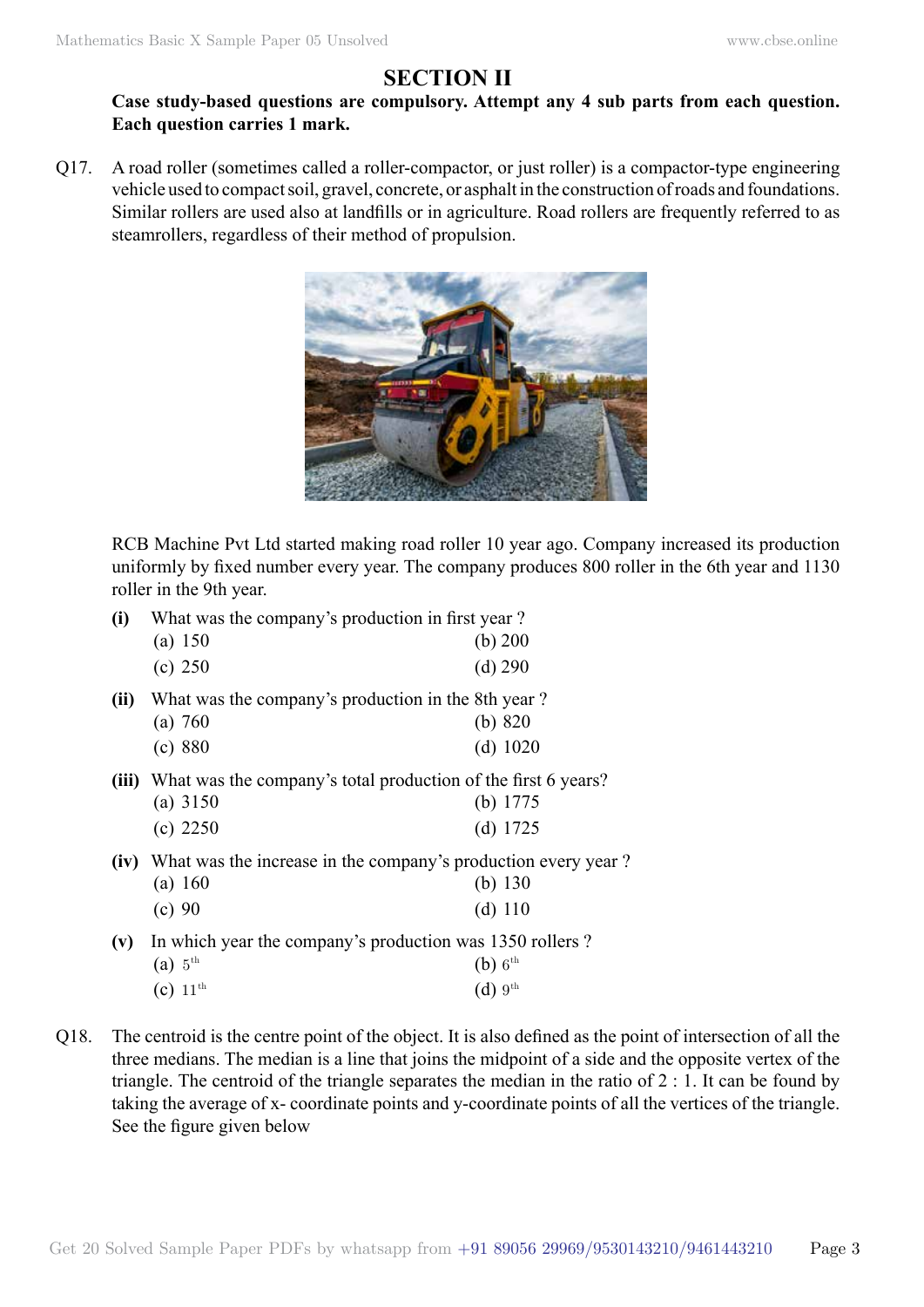

Here *D*, *E* and *F* are mid points of sides *BC*, *AC* and *AB* in same order. *G* is centroid, the centroid divides the median in the ratio 2 : 1 with the larger part towards the vertex. Thus  $AG : GD = 2:1$ On the basis of above information read the question below.

If *G* is Centroid of  $\triangle ABC$  with height *h* and *J* is centroid of  $\triangle ADE$ . Line *DE* parallel to *BC*, cuts the  $\triangle ABC$  at a height  $\frac{h}{4}$  from *BC*.  $HF = \frac{h}{4}$ .



- **(v)** Which of the following concept has been used in solving problem ?
	- (a) SSS Similarity
	- (b) Basic Proportionality theorem
	- (c) Pythagoras theorem
	- (d) None of the above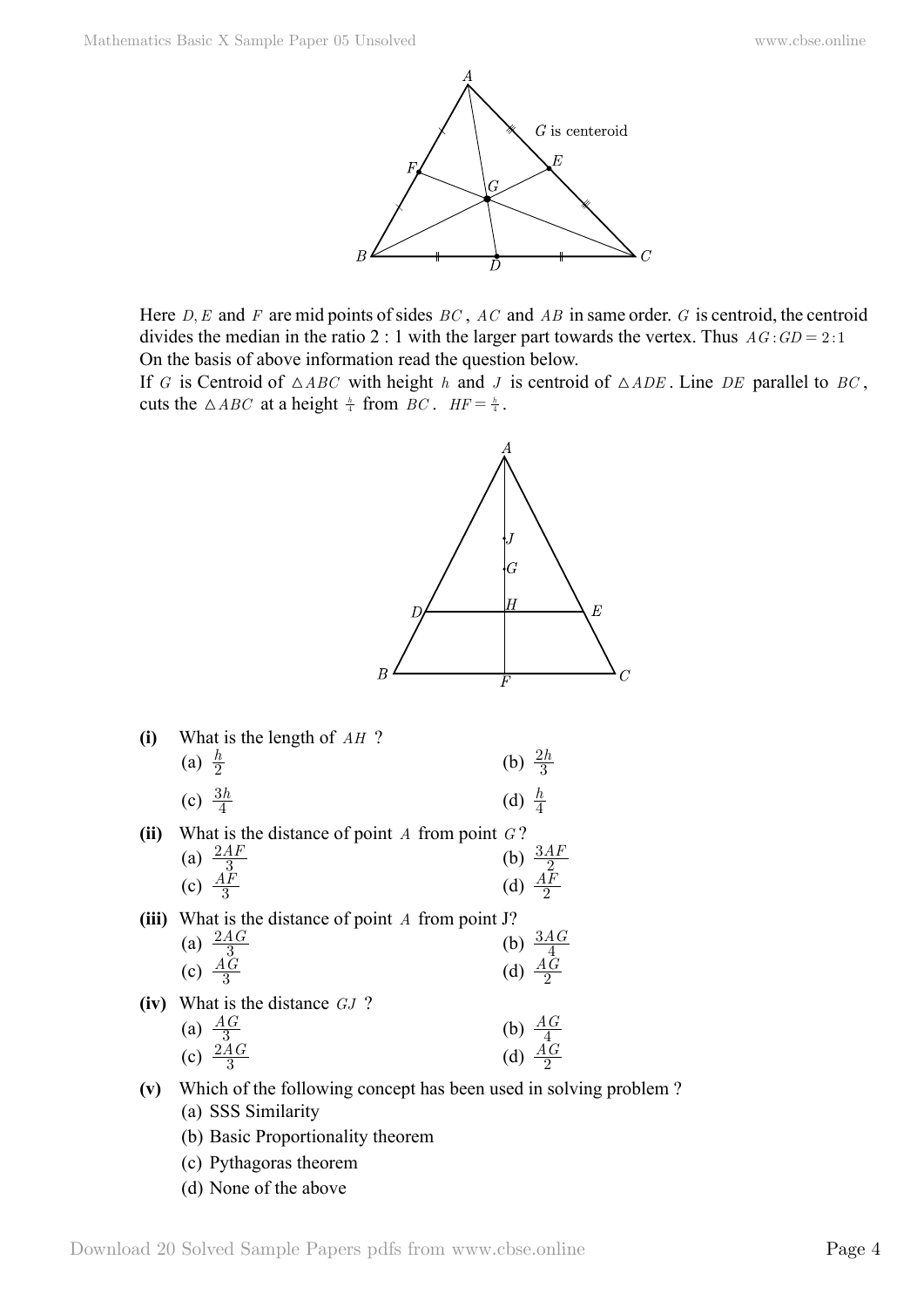Q19. Tower cranes are a common fixture at any major construction site. They're pretty hard to miss -- they often rise hundreds of feet into the air, and can reach out just as far. The construction crew uses the tower crane to lift steel, concrete, large tools like acetylene torches and generators, and a wide variety of other building materials.



A crane stands on a level ground. It is represented by a tower *AB* , of height 24 m and a jib *BR*. The jib is of length 16 m and can rotate in a vertical plane about *B* . A vertical cable, *RS* , carries a load *S* . The diagram shows current position of the jib, cable and load.

|       | $\boldsymbol{B}$<br>$24\ {\rm m}$<br>$\boldsymbol{A}$                                              | R<br>16 <sub>m</sub><br>$8\ {\rm m}$<br>θ<br>$\cal S$                                                                                                                                                                       |
|-------|----------------------------------------------------------------------------------------------------|-----------------------------------------------------------------------------------------------------------------------------------------------------------------------------------------------------------------------------|
| (i)   | What is the distance BS?<br>(a) $8\sqrt{3}$ m<br>(c) $4\sqrt{2}$ m                                 | (b) $4\sqrt{3}$ m<br>(d) $8\sqrt{2}$ m                                                                                                                                                                                      |
| (ii)  | What is the angle that the jib, BR, makes with the horizontal?<br>(a) $45^\circ$<br>$(c) 60^\circ$ | (b) $30^\circ$<br>(d) $75^\circ$                                                                                                                                                                                            |
| (iii) | What is the measure of the angle <i>BRS</i> ?<br>(a) $60^\circ$<br>$(c) 30^\circ$                  | (b) $75^\circ$<br>(d) $45^\circ$                                                                                                                                                                                            |
| (iv)  | (a) $15^\circ$<br>$(c) 30^\circ$                                                                   | Now the jib $BR$ , has been rotated and the length $RS$ is increased. The load is now on the<br>ground at a point 8 m from A. What is the angle through which the jib has been rotated?<br>(b) $25^\circ$<br>(d) $45^\circ$ |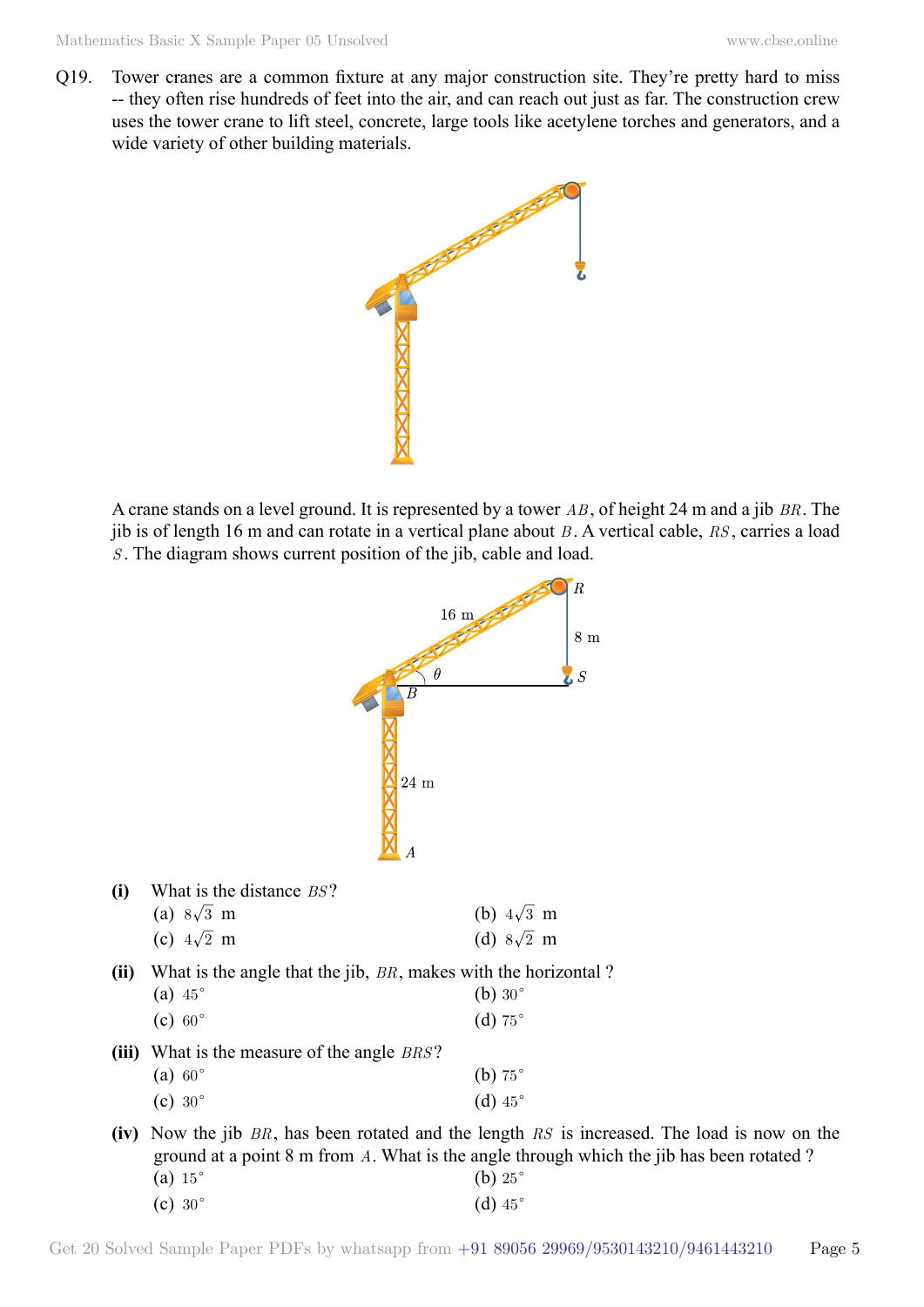- **(v)** What is the length by which *RS* has been increased?
	- (a)  $8\sqrt{3}$  m (b)  $8(\sqrt{3} + 1)$  m (c)  $8(\sqrt{2} + 1)$  m (d)  $8(\sqrt{3} + 2)$  m
- Q20. In a toys manufacturing company, wooden parts are assembled and painted to prepare a toy. For the wood processing activity center, the wood is taken out of storage to be sawed, after which it undergoes rough polishing, then is cut, drilled and has holes punched in it. It is then fine polished using sandpaper. For the retail packaging and delivery activity center, the polished wood sub-parts are assembled together, then decorated using paint.



One specific toy is in the shape of a cone mounted on a cylinder. The total height of the toy is 110 mm and the height of its conical part is 77 mm. The diameters of the base of the conical part is 72 mm and that of the cylindrical part is 40 mm.

**(i)** If its cylindrical part is to be painted red, the surface area need to be painted is

| (a) $2320\pi$ mm <sup>2</sup> | (b) $1120\pi$ mm <sup>2</sup> |
|-------------------------------|-------------------------------|
|-------------------------------|-------------------------------|

- (c)  $1320\pi \text{ mm}^2$  (d)  $1720\pi \text{ mm}^2$
- **(ii)** If its conical part is to be painted blue, the surface area need to be painted is
	- (a)  $4328\pi \text{ mm}^2$  (b)  $1124\pi \text{ mm}^2$
	- (c)  $3956\pi \text{ mm}^2$  (d)  $3528\pi \text{ mm}^2$
- **(iii)** How much of the wood have been used in making the toy?
	- (a)  $56824\pi \text{ mm}^3$  **(b)**  $46464\pi \text{ mm}^3$ 
		- (c)  $84424\pi \text{ mm}^3$  **(d)**  $64684\pi \text{ mm}^3$
- (iv) If the cost of painting the toy is 2 paise for  $8\pi$  mm<sup>2</sup>, then what is the cost of painting of a box of 100 toys?

| (a) $1598$ Rs | (b) $2558$ Rs |  |
|---------------|---------------|--|
| (c) $1419$ Rs | (d) $1894$ Rs |  |

(v) If the toy manufacturer company charge 3 paise for  $32\pi$  mm<sup>3</sup> of wood, what is the price of a box of 100 toys?

| (a) $4356$ Rs | (b) $4698$ Rs |
|---------------|---------------|
| (c) 4178 Rs   | (d) 4898 Rs   |

## **Part - B**

#### **All questions are compulsory. In case of internal choices, attempt anyone.**

Q21. For what values of *k*, the roots of the equation  $x^2 + 4x + k = 0$  are real?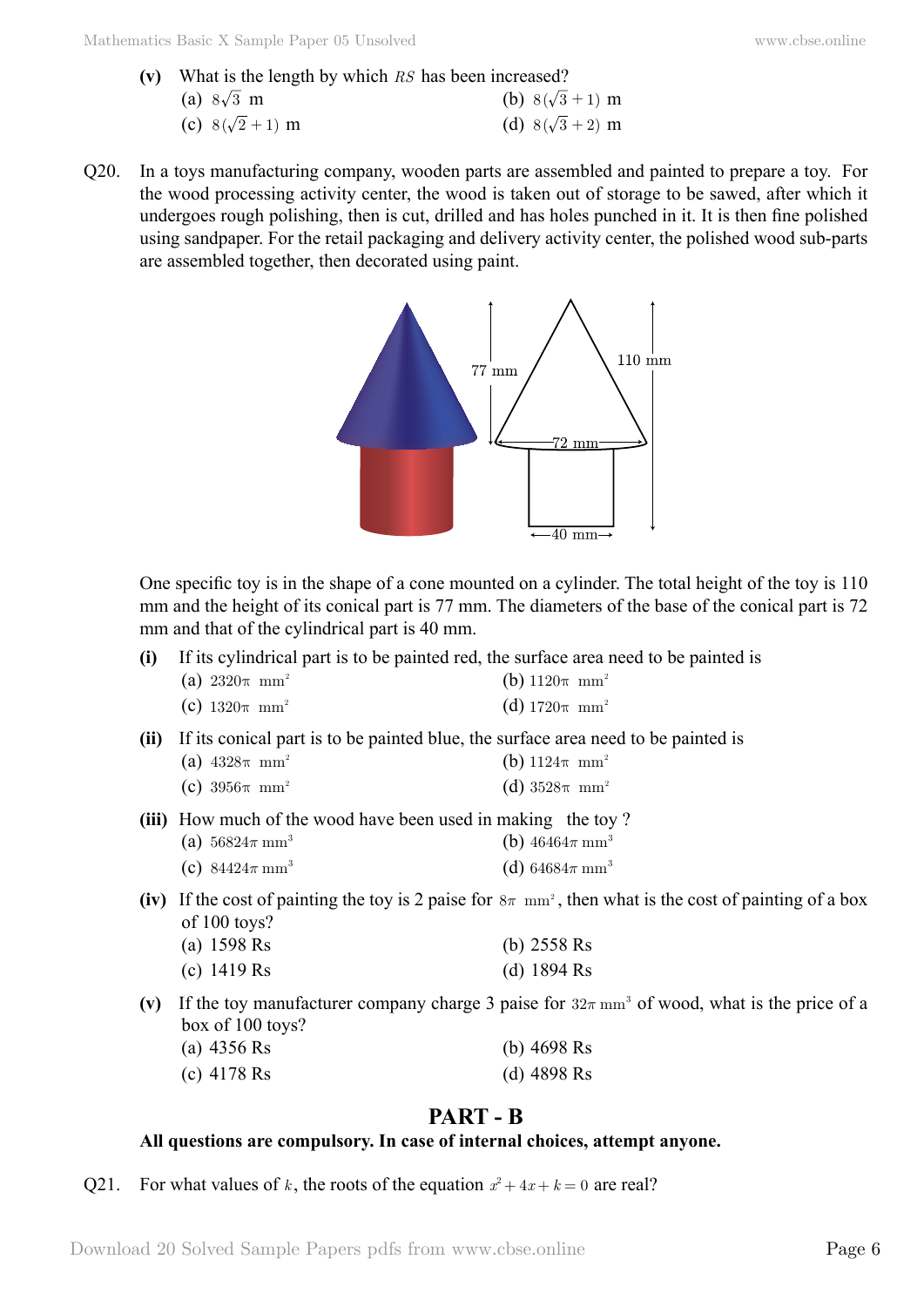Mathematics Basic X Sample Paper 05 Unsolved [www.cbse.online](http://www.cbse.online)

#### Q22. In Figure  $\angle D = \angle E$  and  $\frac{AD}{DB}$  $=$   $\frac{AE}{EC}$ , prove that  $\triangle BAC$  is an isosceles triangle.



#### Q23. Prove that  $1 + \frac{\cot^2 \alpha}{1 + \csc \alpha}$  $+\frac{\cot^2\alpha}{1+\csc\alpha}=\csc\alpha$

 **O**

Prove that :  $\frac{\sin A - 2\sin^3 A}{2\cos^3 A - \cos A} = \tan A$  $\frac{1-2}{3}$ 3  $\frac{-2\sin^3 A}{A-\cos A}=\tan A.$ 

Q24. An observer, 1.7 m tall, is  $20\sqrt{3}$  m away from a tower. The angle of elevation from the eye of observer to the top of tower is 30º. Find the height of tower.

 **O**

In the given figure,  $AB$  is a 6 m high pole and  $DC$  is a ladder inclined at an angle of  $60^{\circ}$  to the horizontal and reaches up to point *D* of pole. If  $AD = 2.54$  m, find the length of ladder. (use  $\sqrt{3} = 1.73$ 



- Q25. A bag contains 5 red balls and some blue balls. If the probability of drawing a blue ball at random from the bag is three times that of a red ball, find the number of blue balls in the bag.
- Q26. Two different coins are tossed simultaneously, What is the probability of getting at least one head?
- Q27. Find a quadratic polynomial whose zeroes are reciprocals of the zeroes of the polynomial  $f(x) = ax^2 + bx + c$ ,  $a \neq 0$ ,  $c \neq 0$ .
- Q28. Solve for  $x$  :  $\frac{2x}{x-3} + \frac{1}{2x+3} + \frac{3x+9}{(x-3)(2x+3)} = 0, x \neq 3,$  $\overline{x+3}$ <sup>-</sup> $\overline{(x-3)(2x)}$  $\frac{2x}{x-3} + \frac{1}{2x+3} + \frac{3x+9}{(x-3)(2x+3)} = 0,$  $2x + 3$ 1  $\frac{2x}{-3} + \frac{1}{2x+3} + \frac{3x+9}{(x-3)(2x+3)} = 0, x \neq 3, -\frac{3}{2}$

Solve for  $x$  :  $\frac{1}{x} + \frac{2}{2x-3} = \frac{1}{x-2}, x \neq 0, \frac{2}{3}$  $2x-3$ 2  $+\frac{2}{2x-3} = \frac{1}{x-2}$ ,  $x \neq 0, \frac{2}{3}$ , 2.

Q29. Find the ratio in which  $P(4, m)$  divides the segment joining the points  $A(2, 3)$  and  $B(6, -3)$ . Hence find *m*.

 **O**

 **O**